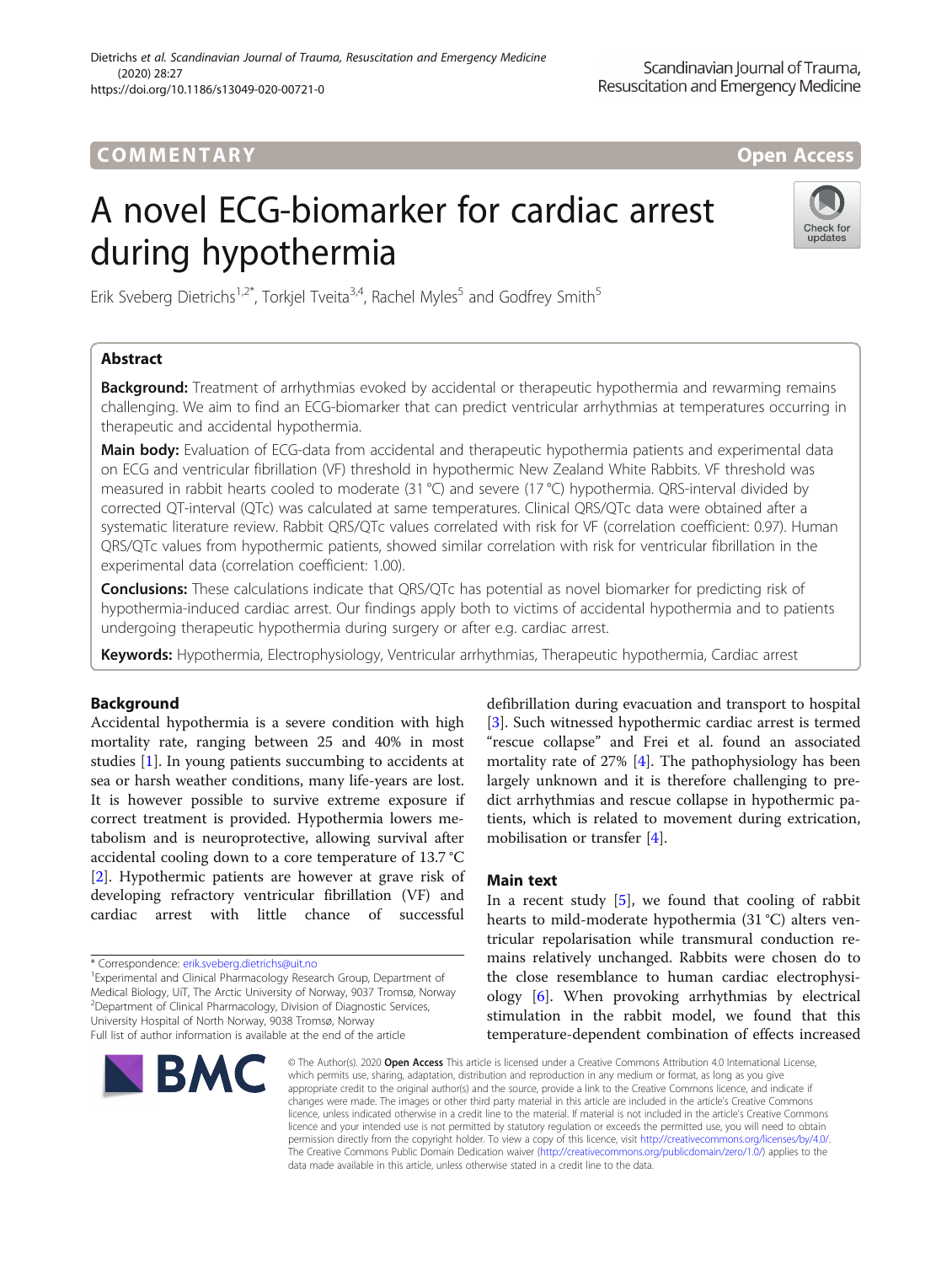<span id="page-1-0"></span>risk for VF (decreased VF threshold) in moderate hypothermia and was pro-arrhythmic. Exposure to severe hypothermia (17 °C), conversely, decreased risk for VF as conduction and repolarisation was equally affected. These changes were reflected in QRS and QT-intervals on the ECG. Correcting the QT interval for heart rate reinforced the association between ECG-findings and pro-arrhythmic activity during hypothermia. We found that relative values of QRS-intervals to the corrected QT-interval, correlates with increased risk for ventricular arrhythmia in moderate hypothermia.

Based on these results, we found two biomarkers that correlate highly (correlation coefficient 0.97–0.98) with risk for cardiac arrest in hypothermic hearts, using

Bazett's (QTc) or Fredericia's (QTf) correction of QTinterval. We find that QRS/QTc emerge as the most available clinical biomarker. It has a comparable correlation (0.97) with VF threshold and is available for calculation from previously published clinical data (Fig. 1).

To assess the clinical value of QRS/QTc in hypothermic patients, we extracted data from a recently published systematic review article of hypothermia and cardiac electrophysiology [\[1](#page-2-0)]. In a total of 8 studies on accidental and therapeutic hypothermia, QRS- and QTc-intervals were listed from patients that could be categorized (Table [1](#page-2-0)) into normothermia (35–37 °C) and varying degrees of hypothermia: 32–35 °C (mean 33.1 °C), 28–32 °C (mean 30.6 °C), 24–28 °C (mean 26.7 °C), and < 24 °C (mean